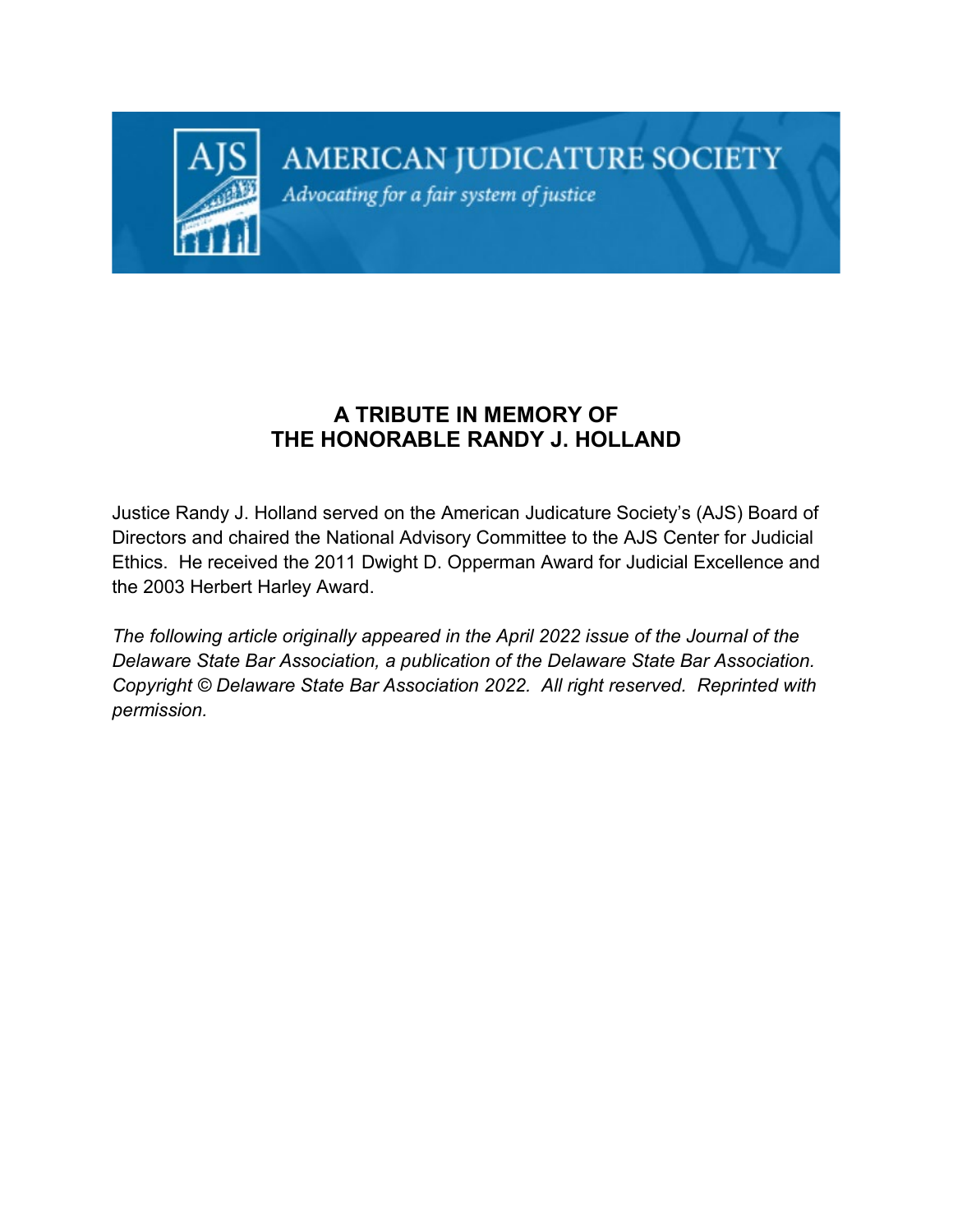## The Honorable Randy J. Holland 1947 - 2022

BY THE HONORABLE COLLINS J. SEITZ, JR. AND GAYLE P. LAFFERTY, ESQUIRE

Fering his coat<br>
to a homeless<br>
person on the<br>
way to a winter<br>
lecture at Harvard University. to a homeless person on the way to a winter Hand-writing welcome letters to new judges. Mentoring judicial colleagues. Sitting on the Delaware Supreme Court for over 30 years. And serving on or leading some of the most prestigious law-related committees, boards, and institutions in the country and beyond. The world is a lesser place with the loss of Justice Randy Holland, one of Delaware's true public servants.

Justice Holland was recognized internationally as an expert and legal scholar in corporation law and corporate governance, legal and judicial

ethics, constitutional law, and common law. He was a self-confessed anglophile and historian. Among his prolific legal writings, he co-authored a book on Middle Temple Lawyers and the American Revolution and edited a book about Magna Carta. In 2004, he became only the third American — behind United States Supreme Court Justices John Paul Stevens and Ruth Bader Ginsburg — to be elected as an Honorary "Bencher" of Lincoln's Inn, London. He served as the National President of the American Inns of Court Foundation from 2000-04 and was the only state court judge of a nine-person Anglo-American Exchange, which included United States Supreme Court Justices Breyer and Scalia. He



worked tirelessly with the Chief Justice of Taiwan to train its judiciary to handle complex corporate and commercial litigation. With Justice Holland's encouragement, Taiwan adopted the ABA's Model Code of Judicial Conduct.

His profound impact on and contributions to the practice of law and the legal profession can be traced back to his deep roots and humble upbringing in Milford, Delaware. After serving as the quarterback and captain of the football team and catcher on the baseball team at Milford High School (where he met his true love, Ilona), Randy earned a scholarship to Swarthmore College. After graduating with a B.A. in Economics in

1967, he went on to Penn Law School, where he graduated *cum laude* in 1972 and received the Henry C. Loughlin Award for legal ethics. While he could have pursued a legal career with a Wall Street law firm, Randy chose to return to his rural roots in Milford, where he married Ilona in 1972, and began his law practice in Georgetown with the firm Faulkner & Dunlap (which by 1974 had become Dunlap & Holland). Not long after, Randy and Ilona welcomed their son, Ethan, who would join his parents as distinguished alumni of both Milford High and Swarthmore College.

Randy's reputation grew as a lawyer of great skill and

integrity. As a practitioner, he appeared in every Delaware court and argued before nearly every Delaware judge in a variety of civil, criminal, and family law matters. In 1981, he successfully argued for the reversal of a client's first-degree murder conviction with assistance on appeal from his friend and former chief counsel of the Senate Watergate Committee, Sam Dash. By the time of his client's retrial, Randy had become a partner in the Georgetown office of Morris Nichols Arsht & Tunnell. Following conviction of his client upon retrial, Randy again argued successfully in the Delaware Supreme Court to reverse his client's murder conviction. Not long after, in 1986, Governor Mike